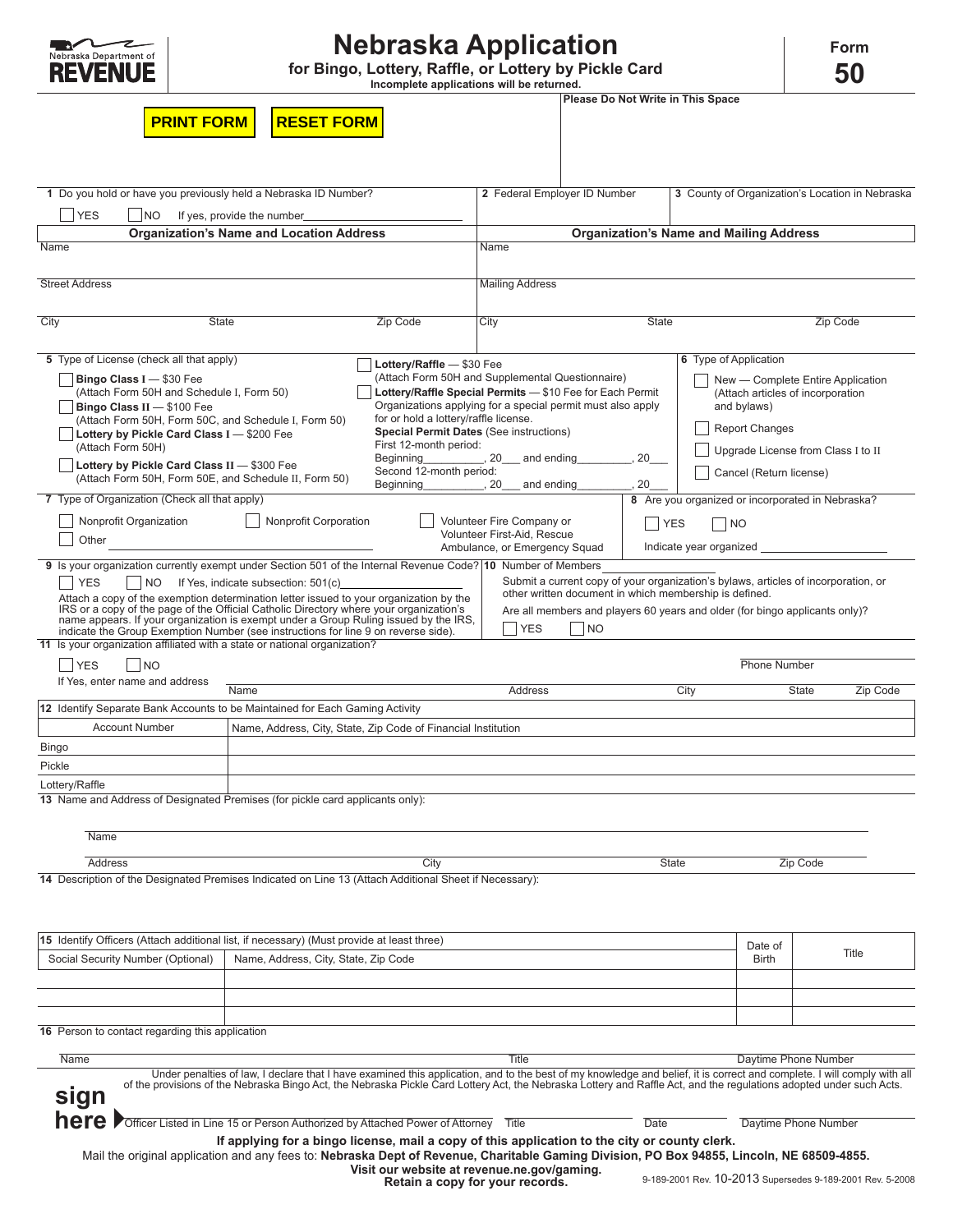## **Instructions**

Who Must File. Any nonprofit organization, nonprofit corporation, volunteer fire company, or volunteer first-aid, rescue, ambulance, or emergency squad that desires to obtain a license to conduct bingo, a lottery by the sale of pickle cards, a lottery with gross proceeds in excess of \$1,000, or a raffle with gross proceeds in excess of \$5,000, must file the Nebraska Application for Bingo, Lottery, Raffle, or Lottery by Pickle Card, Form 50.

### **Eligibility Criteria**

**Bingo.** Any nonprofit organization or nonprofit corporation holding a certificate of exemption under Internal Revenue Code (IRC) §  $501(c)(3)$ , (c)(4), (c)(5), (c)(8), (c)(10), or (c)(19) or any volunteer fire company or volunteer first-aid, rescue, ambulance, or emergency squad, may apply for a license to conduct bingo.

**Pickle Cards.** Any nonprofit organization or nonprofit corporation holding a certificate of exemption under IRC § 501(c)(3),  $(c)(4)$ ,  $(c)(5)$ ,  $(c)(7)$ ,  $(c)(8)$ ,  $(c)(10)$ , or  $(c)(19)$  or any volunteer fire company or volunteer first-aid, rescue, ambulance, or emergency squad, may apply for a license to conduct a lottery by the sale of pickle cards.

**Lottery/Raffle.** Any Nebraska nonprofit organization or nonprofit corporation holding a certificate of exemption under IRC § 501 or any volunteer fire company or volunteer first-aid, rescue, ambulance, or emergency squad, may apply for a lottery/ raffle license.

**Five-year Rule.** A nonprofit organization or nonprofit corporation applying for a bingo or pickle card license must have been in existence in Nebraska for at least five years and have had during that period an active and bona fide membership actively engaged in furthering a lawful purpose. A nonprofit organization or nonprofit corporation may use the charter date of its parent organization to satisfy the five-year existence requirement. The parent organization must be a society as defined in [Neb. Rev. Stat. § 21-608.](http://uniweb.legislature.ne.gov/laws/statutes.php?statute=21-608)

#### **Exceptions:**

**Bingo.** Senior citizens groups, who have been in existence for five years whose membership consists entirely of persons who are at least 60 years of age and who limit bingo participation to only members of the group, may obtain a bingo license without meeting any of the other qualification criteria for licensing.

**Pickle Cards.** A volunteer fire company or volunteer first-aid, rescue, ambulance, or emergency squad or a nonprofit corporation whose primary purpose is to support a volunteer fire company, or a volunteer first-aid, rescue, ambulance, or emergency squad, is exempt from the five-year existence requirement.

When to File. A nonprofit organization, nonprofit corporation, volunteer fire company or volunteer first-aid, rescue, ambulance, or emergency squad which has not been previously licensed, may submit the application at any time during the licensing period. License fees are due in full for the biennial licensing period. However, if a new license application is received by the Nebraska Department of Revenue (Department) and the license will become effective on or after October 1 of the second year of the biennial licensing period, remit one-half of the biennial fee to the Department. Checks written to the Nebraska Department of Revenue may be presented electronically.

**License Renewal.** A license issued to a nonprofit organization or nonprofit corporation holding a certificate of exemption under IRC  $\S$  501(c)(3) or (c)(4) expires on September 30 of each odd-numbered year and may be renewed biennially. A license issued to a nonprofit organization or nonprofit corporation holding a certificate of exemption under IRC  $\S$  501, other than 501(c)(3) or (c)(4), or any volunteer fire company or volunteer first-aid, rescue, ambulance, or emergency squad, expires on September 30 of each even-numbered year and may be renewed biennially.

An application for renewal of a bingo and/or lottery by the sale of pickle cards license must be submitted at least 45 days prior to the expiration date of the license, unless the application applies only to limited period bingo or the sale of pickle cards at a special function.

An application for renewal of a lottery/raffle license must be submitted at least 30 days prior to the date your organization intends to begin selling tickets.

Separate preprinted license renewal applications are sent to all licensees approximately 45 days prior to the due date.

**Reporting Changes.** Form 50 may be used during the licensing period to report changes in the information originally submitted or to cancel a license. If you are requesting cancellation of a license, please include the original license certificate issued by the Department.

**Where to File.** The application and the appropriate fees and schedules should be mailed to the Nebraska Department of Revenue, Charitable Gaming Division, PO Box 94855, Lincoln, NE 68509-4855. Submit only the original application; a photocopy will not be accepted. If you are applying for a bingo license, a copy of the application must also be submitted to the city or county clerk where bingo will be conducted. **Retain a copy of the completed application for your records.**